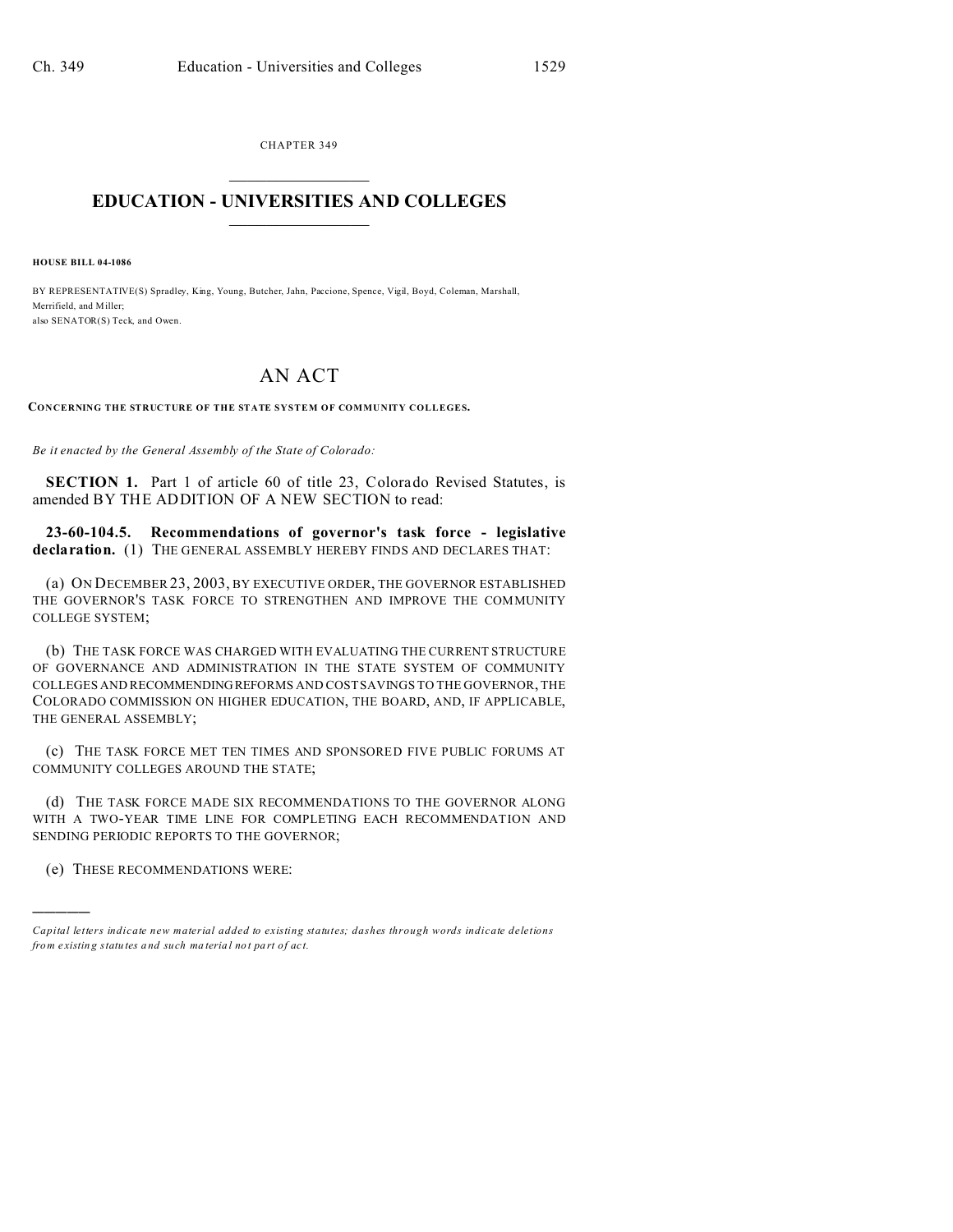(I) DECREASING THE ADMINISTRATIVE COSTS OF THE SYSTEM OFFICE;

(II) MAINTAINING A CENTRAL SYSTEM OFFICE BUT RESTRUCTURING ITSFUNCTIONS;

(III) CENTRALIZING AND STANDARDIZING THE INFORMATION TECHNOLOGY FUNCTIONS OF THE SYSTEM OFFICE;

(IV) DECENTRALIZING INSTITUTIONAL RESEARCH FUNCTIONS OF THE COLLEGES;

(V) RESTRUCTURING OF DISTANCE LEARNING; AND

(VI) COMPLETING A COMPREHENSIVE REVIEW OF THE ADMINISTRATIVE COSTS FOR CAREER AND TECHNICAL EDUCATION.

(f) THE TASK FORCE RECOMMENDED THAT ANY COST SAVINGS ACHIEVED FROM THE RECOMMENDATIONS, PURSUANT TO PARAGRAPH (a) OF SUBSECTION (3) OF THIS SECTION, SHOULD GO TO PROGRAM PROVIDERS FOR ENHANCING SERVICES PURSUANT TO PARAGRAPH (c) OF SUBSECTION (3) OF THIS SECTION;

(g) THE TASK FORCE RECOMMENDED THAT THE BOARD CONDUCT A COMPREHENSIVE EXAMINATION OF THE LOWRY CAMPUS, INCLUDING HOW TO DEVELOP THE LAND TO ITS HIGHEST AND BEST USE AND HOW ANY FUNDS RESULTING FROM THESE CHANGES MAY BE INVESTED IN THE CLASSROOMS OF THE STATE SYSTEM OF COMMUNITY COLLEGES;

(h) THE TASK FORCE ESTABLISHED A TIME LINE FOR THE BOARD TO FOLLOW AND INCLUDED IN THAT TIME LINE PERIODIC REPORTS TO THE GOVERNOR; AND

(i) IT IS IN THE BEST INTERESTS OF THE PUBLIC THAT SOME OF THESE RECOMMENDATIONS BE PUT INTO STATUTE.

(2) AS USED IN THIS SECTION, UNLESS THE CONTEXT OTHERWISE REQUIRES:

(a) "COLLEGES" MEANS THE COMMUNITY COLLEGES UNDER THE CONTROL OF THE BOARD.

(b) "SYSTEM OFFICE" MEANS THE OFFICE UNDER THE BOARD THAT PROVIDES SERVICES TO ALL OF THE COLLEGES.

(c) "TASK FORCE" MEANS THE GOVERNOR'S TASK FORCE ESTABLISHED PURSUANT TO AN EXECUTIVE ORDER DATED DECEMBER 23, 2003.

(3) (a) PURSUANT TO THE RECOMMENDATIONS OF THE TASK FORCE, FOR THE STATE FISCAL YEAR COMMENCING ON JULY 1, 2004, AND ENDING ON JUNE 30, 2005, THE BOARD SHALL REDUCE THE ADMINISTRATIVE COSTS OF THE SYSTEM OFFICE BY AT LEAST THIRTY-FIVE PERCENT.

(b) THE MONEYS AVAILABLE BECAUSE OF THE REDUCTIONS REQUIRED BY PARAGRAPH (a) OF THIS SUBSECTION (3) SHALL BE USED TO FINANCE THE FOLLOWING RECOMMENDATIONS OF THE TASK FORCE: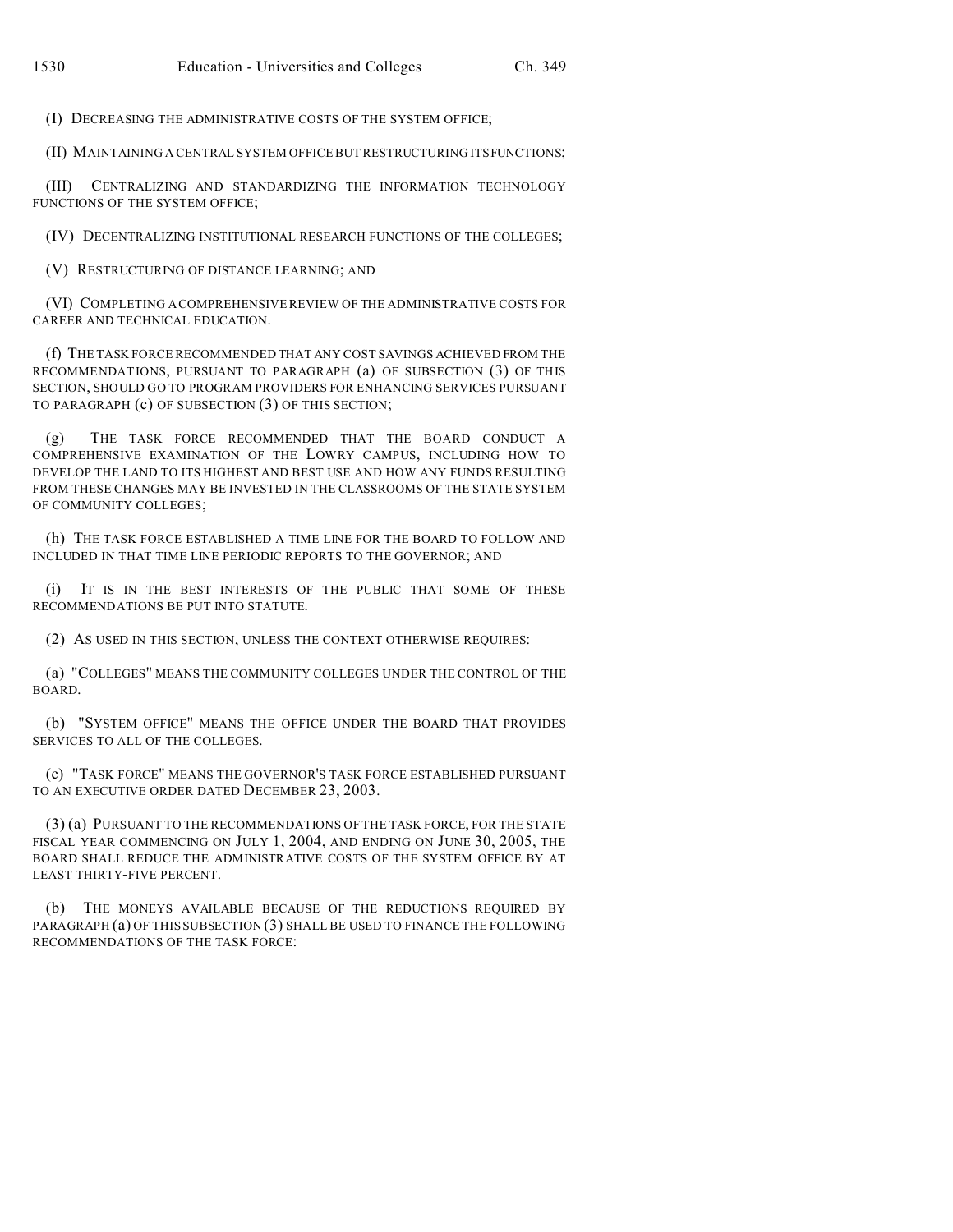(I) (A) THE INSTALLATION OF A CENTRALIZED, STANDARDIZED, INTEGRATED, SYSTEM-WIDE INFORMATION TECHNOLOGY SYSTEM SOLUTION FOR THE COLLEGES.

(B) ON OR BEFORE JULY 1, 2004, THE BOARD SHALL BEGIN IMPLEMENTATION OF THE CENTRALIZED, STANDARDIZED, INTEGRATED, SYSTEM-WIDE INFORMATION TECHNOLOGY CONFIGURATION FOR THE COLLEGES. THE IMPLEMENTATION OF THE INFORMATION TECHNOLOGY CONFIGURATION SHALL BE SUBSTANTIALLY COMPLETED ON OR BEFORE JUNE 30, 2006. THE BOARD AND THE COLLEGES SHALL ADOPT BEST PRACTICES FOR ALL BUSINESS PROCESSES.

(II) BY JANUARY 1, 2005, THE RESTRUCTURING OF DISTANCE LEARNING AT ALL COLLEGES BY REQUIRING THE SYSTEM OFFICE TO PROVIDE AND ALL COLLEGES TO USE A COMMON UTILITY INFRASTRUCTURE AND MAINTAIN A COMMON STANDARD FOR SECURITY AND ACCREDITATION;

(III) BY JULY 1, 2004, LIMITING INSTITUTIONAL RESEARCH TO THE COLLEGES THEMSELVES AND DEVELOPING AND MAINTAINING ONE UNIVERSAL DATABASE WITH INDIVIDUAL COLLEGE PARTITIONS FOR VIRTUAL PRIVACY, TO BE USED BY THE SYSTEM OFFICE, WITH ALL DATA GOVERNED BY STANDARDIZED DEFINITIONS,GUIDELINES, AND REPORTING STANDARDS AND PROCEDURES; AND

(IV) BY JULY 1, 2004, CONDUCTING A COMPREHENSIVE REVIEW BY THE BOARD OF THE ADMINISTRATIVE COSTS FOR CAREER AND TECHNICAL EDUCATION.

(c) ANY REMAINING MONEYS AVAILABLE BECAUSE OF THE REDUCTIONS REQUIRED BY PARAGRAPH (a) OF THIS SUBSECTION (3) AFTER THE FINANCING OF THE RECOMMENDATIONS SPECIFIED IN PARAGRAPH (b) OF THIS SUBSECTION (3) SHALL BE USED IN DELIVERING CLASSROOM INSTRUCTION AND IN SUPPORT OF THE COLLEGES.

(4) (a) ON OR BEFORE JUNE 30, 2005, THE STATE BOARD SHALL DEVELOP A MASTER PLAN FOR THE USE, DEVELOPMENT, OR SALE OF THE REAL PROPERTY AT THE LOWRY CAMPUS, EXCEPT FOR THE PROPERTY USED BY THE COMMUNITY COLLEGE OF AURORA OR THE COMMUNITY COLLEGE OF DENVER. NOTHING IN THIS SECTION SHALL PREVENT THE BOARD FROM ALLOWING A CHARTER SCHOOL TO BE LOCATED AT THE LOWRY CAMPUS PRIOR TO THE DEVELOPMENT OF THE MASTER PLAN, AND NOTHING IN THE MASTER PLAN SHALL CAUSE THE DISPLACEMENT OF A CHARTER SCHOOL.

(b) ON OR BEFORE JUNE 30, 2006, THE STATE BOARD MAY ENTER INTO AN AGREEMENT WITH A THIRD-PARTY MASTER DEVELOPER TO CARRY OUT THE USE, DEVELOPMENT, OR SALE OF THE REAL PROPERTY FOR THE LOWRY CAMPUS.

(5) (a) AS USED IN THIS SUBSECTION (5), UNLESS THE CONTEXT OTHERWISE REQUIRES, "NET PROCEEDS FROM THE LOWRY PROPERTY" MEANS THE PROCEEDS FROM THE SALE, GROUND LEASE, OR OTHER DISPOSITION OF THE REAL ESTATE INTERESTS OF THE STATE BOARD AT THE LOWRY CAMPUS, LESS THE ACTUAL AND REASONABLE COSTS OF COMPLETING THE TRANSACTION AND LESS ANY UNSATISFIED DEBT OR OTHER OBLIGATION RELATING TO SUCH REAL ESTATE INTERESTS.

(b) THE NET PROCEEDS FROM THE LOWRY PROPERTY MAY BE MAINTAINED IN AN ACCOUNT FOR USE BY THE STATE BOARD FOR CAPITAL-DEVELOPMENT-RELATED PROJECTS AT THE SYSTEM OFFICE OR THE COLLEGES.